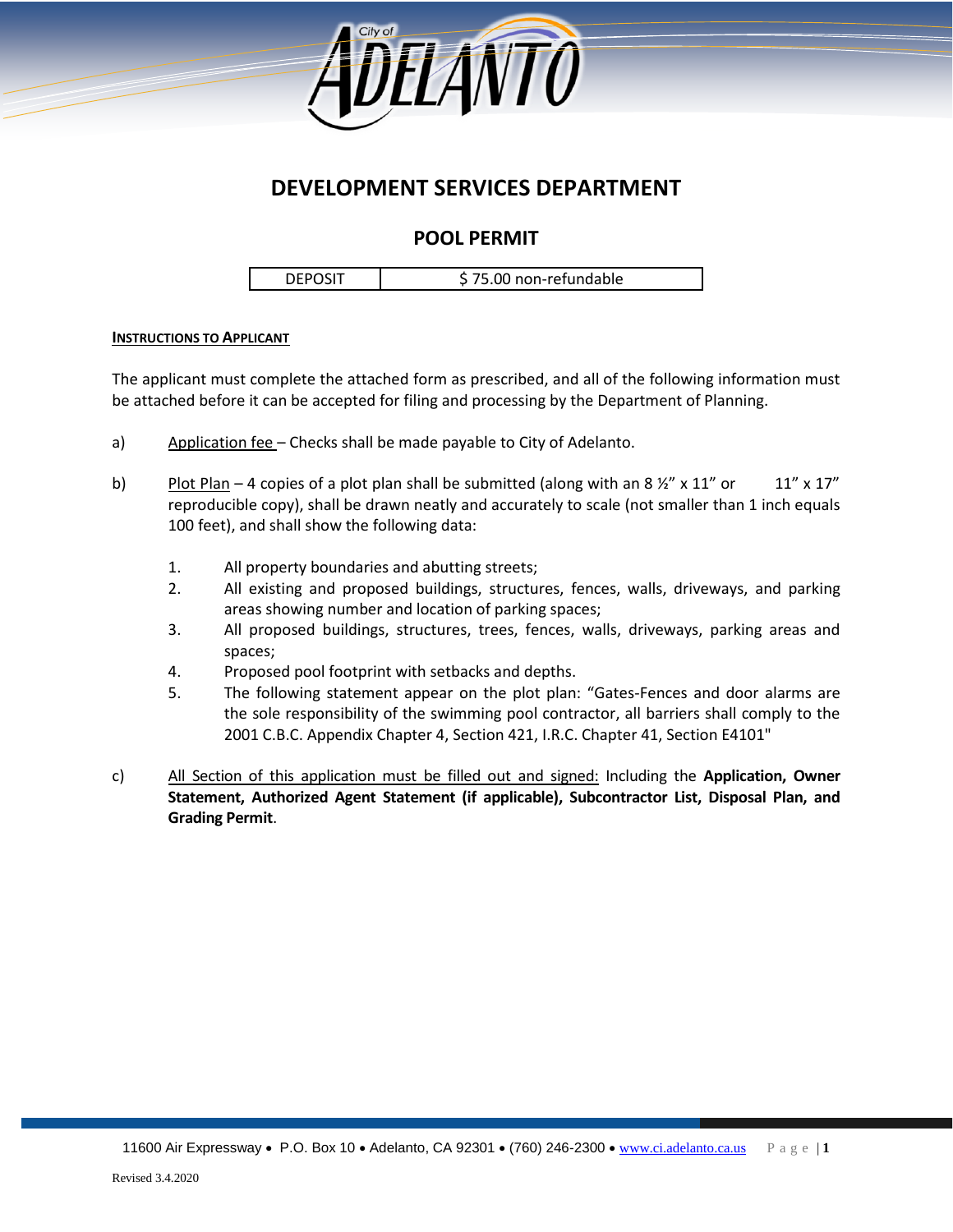

ADDITIONAL INFORMATION TO THE APPLICANT

City Code requires that every Pool installed must have a Building Permit and before Permits may be issued the Pool Project must be reviewed by the Departments of Planning, Engineering, and the Building for design standards and safety.

Procedure by the Development Services Departments

Department staff shall:

- 1. Time Stamp the Application if Complete
- 2. Login the Application in to the Department's Master Log
- 3. Automatically assigned a case number:
	- a. Acquire the next available Street Address Assignment Case Number from the Street Address Assignment Application Log Book
		- i. Format for Case Number is as follows: PP*-(xx)-(yyy)* or, where xx is the two digit year, yyy is the number of the application submitted year-to-date.
- 4. Receipt the Applicant for the application, with case number, and monies received.
- 5. Planning Division staff shall review the plan for setbacks
- 6. Public Works Engineering Division staff shall review for drainage and grading and issue grading permit
- 7. Building Division Staff shall review the application and plans prior to the issuance of any permit.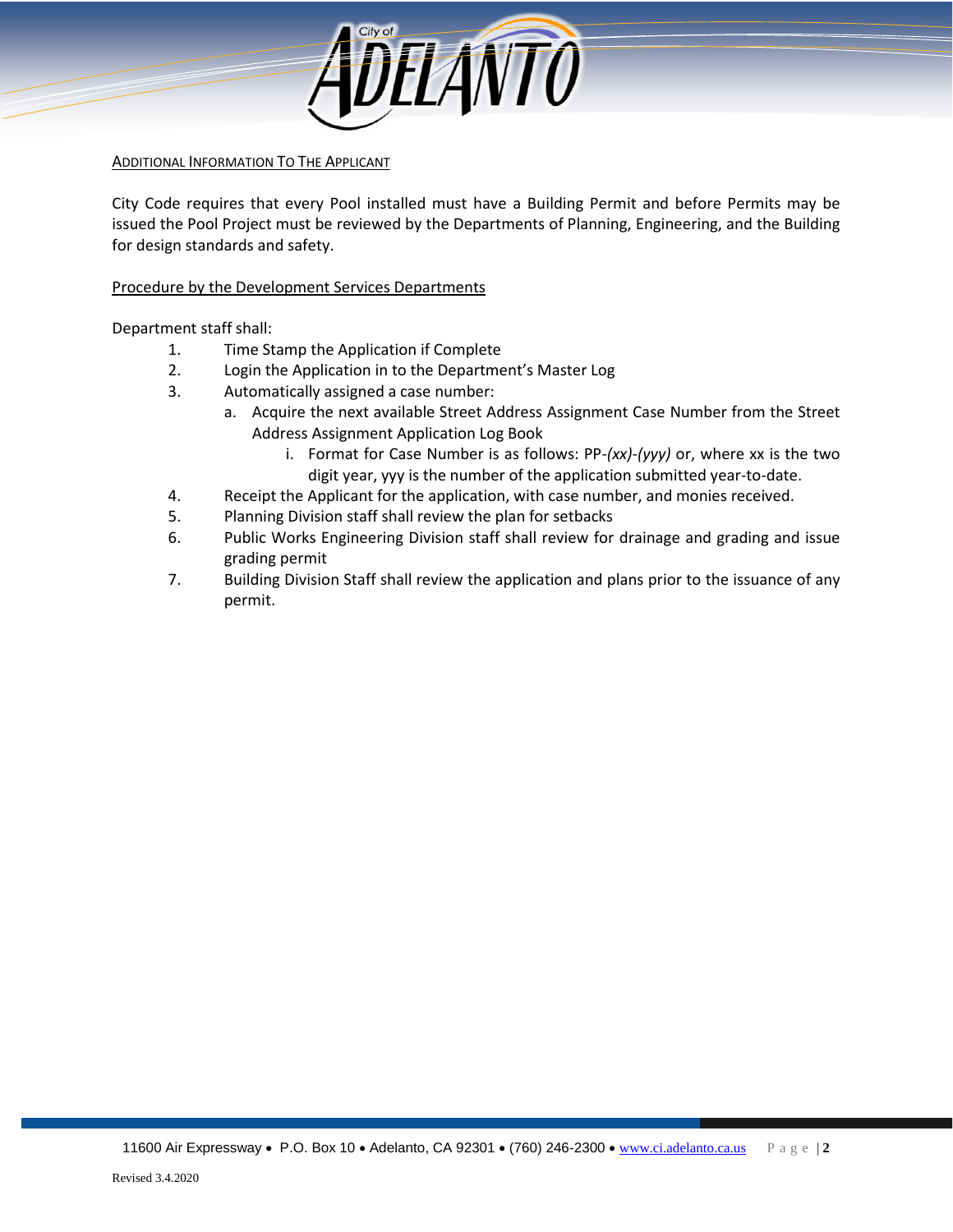|                                                        | <b>Total Due:</b> | \$75.00            |
|--------------------------------------------------------|-------------------|--------------------|
| <b>Engineering Fees:</b><br><b>Grading Permit Fee:</b> |                   | \$30.00<br>\$30.00 |
| <b>Planning Fees:</b>                                  |                   | \$15.00            |
| CASE NO.                                               |                   |                    |

Total Fees Paid \_\_\_\_\_\_\_\_\_\_\_\_\_ Receipt No. \_\_\_\_\_\_\_\_\_\_\_\_\_

---------------------------------------City Use Only Above this Line---------------------------------------

| Name of<br>Applicant/Home<br>Owner |  |       | Phone    |  |
|------------------------------------|--|-------|----------|--|
| Address                            |  |       |          |  |
| City                               |  | State | Zip Code |  |
| Name of Pool Company               |  |       | Phone    |  |
| Address                            |  |       |          |  |
| City                               |  | State | Zip Code |  |

DATE FILED

[Applicant must be the owner of the land, the lessee having a leasehold interest of not less than three (3) years, or the agent of the foregoing, duly authorized in writing.]

One of the following property descriptions must be filled out:

A):

Assessors Parcel Number (APN) and Tract Number - Lot Number \_\_\_\_\_\_\_\_\_\_\_\_\_\_\_\_\_\_\_\_\_\_\_\_\_ \_\_\_\_\_\_\_\_\_\_ \_\_\_\_\_\_\_\_\_

OR

B): The EXACT legal description of said property is: (the legal description may be given as tract lots, including Section, Township, and Range, or it may be described by metes and bounds with a point of beginning that can be identified on the City Engineer's maps).

Total Cubic Yards of Pool to be Excavated: \_\_\_\_\_\_\_\_\_\_\_\_\_\_\_ CY Estimated Value of Improvements: \$\_\_\_\_\_\_\_\_\_\_\_\_\_\_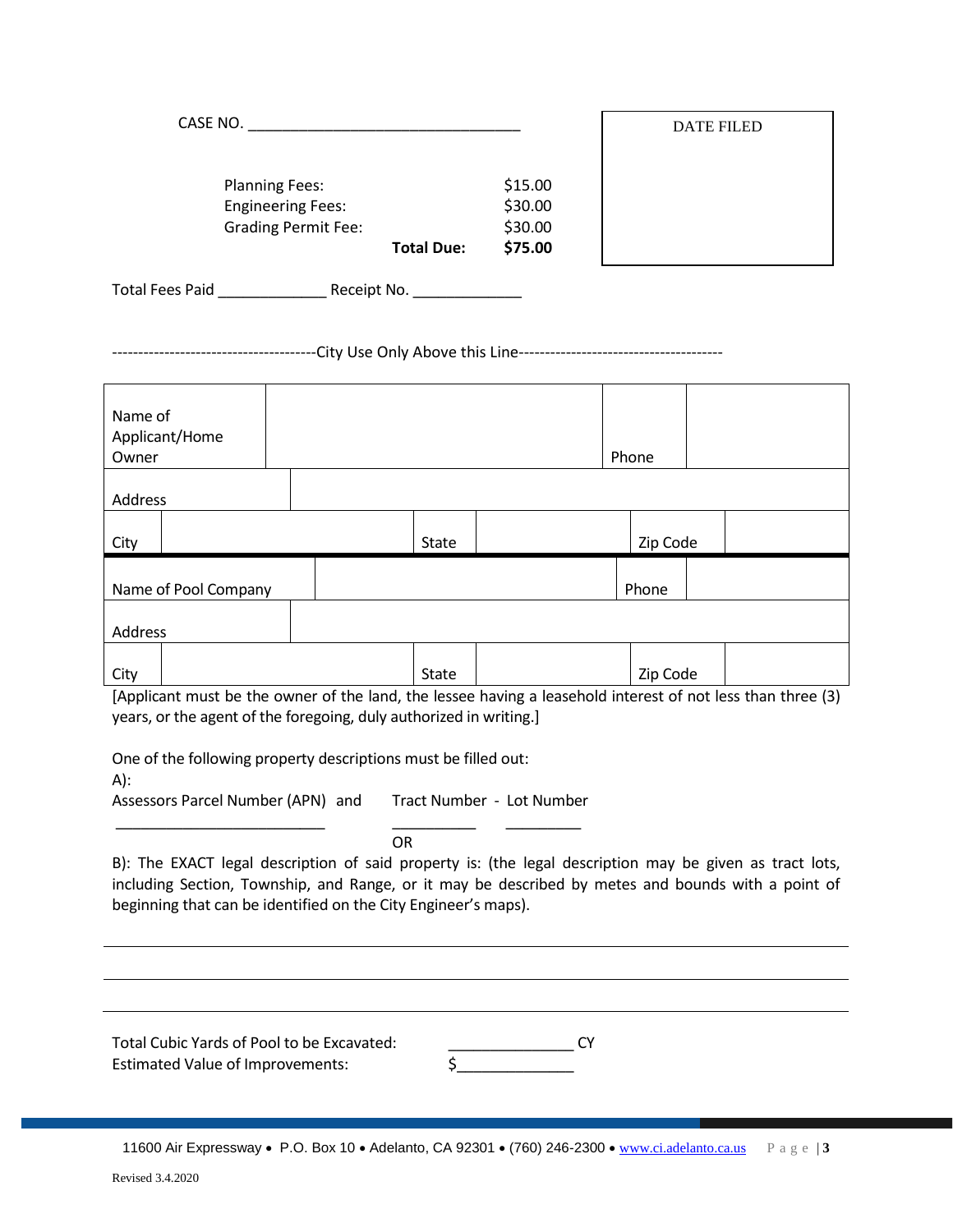The following statement must be signed in front of a Notary and original Notary acknowledgement attached to this document, or signed in front of City of Adelanto Staff.

I/We \_\_\_\_\_\_\_\_\_\_\_\_\_\_\_\_\_\_\_\_\_\_\_\_\_\_\_\_\_\_\_\_\_\_\_\_\_\_\_\_\_\_\_\_\_\_\_\_\_\_\_\_\_\_\_\_\_\_\_\_\_\_\_\_\_\_\_\_

(Please Print) being first duly sworn, each for himself or herself, deposes and says that I/we am/are the owner(s)  $\Box$ /lessee  $\Box$ /agent  $\Box$  of the property involved in this application and that the foregoing statements herein contained and the information herein submitted, are in all respects true and correct to the best of my knowledge and belief.

Signature of Applicant: \_\_\_\_\_\_\_\_\_\_\_\_\_\_\_\_\_\_\_\_\_\_\_\_\_\_\_\_\_\_\_\_\_\_\_\_\_\_\_\_\_\_\_\_\_\_\_\_\_\_\_\_

(if different from owner)

| Signature of Owner:     |              |           |          |  |
|-------------------------|--------------|-----------|----------|--|
| <b>Mailing Address:</b> |              |           |          |  |
| City                    | <b>State</b> |           | Zip Code |  |
| Phone (H)               |              | Phone (W) |          |  |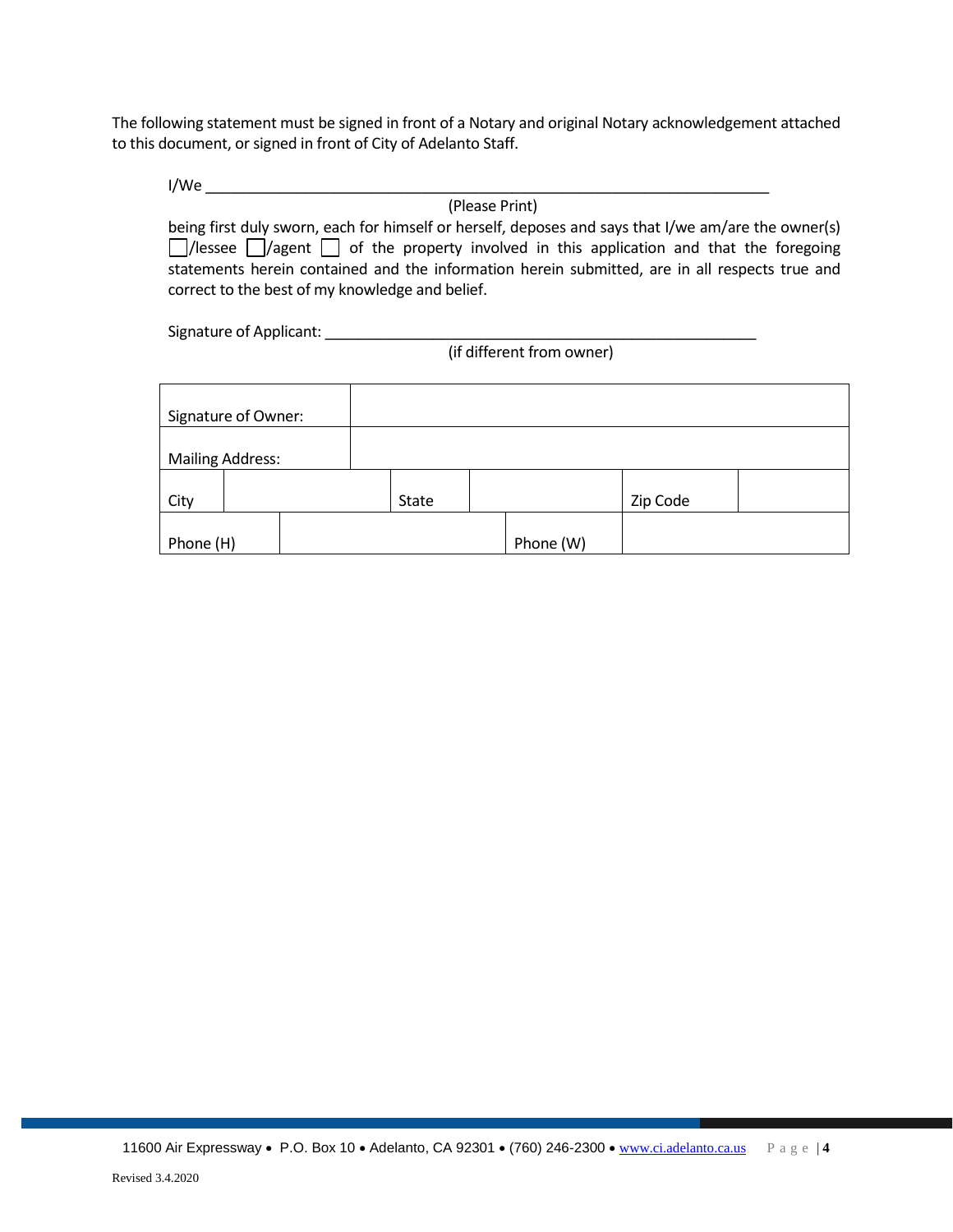### LETTER OF AUTHORIZATION IF APPLICANT OTHER THAN PROPERTY OWNER

|                                                                                                                                     | Authorized Agent |                                                                                                                                                                                                                                |
|-------------------------------------------------------------------------------------------------------------------------------------|------------------|--------------------------------------------------------------------------------------------------------------------------------------------------------------------------------------------------------------------------------|
|                                                                                                                                     |                  |                                                                                                                                                                                                                                |
| Owner and Authorized Agent also acknowledge that:<br>"Gates-Fences and door alarms are the sole responsibility of the swimming pool |                  |                                                                                                                                                                                                                                |
|                                                                                                                                     |                  |                                                                                                                                                                                                                                |
| contractor, all barriers shall comply to the 2001 C.B.C. Appendix Chapter 4, Section 421, I.R.C.                                    |                  |                                                                                                                                                                                                                                |
| Chapter 41, Section E4101"                                                                                                          |                  |                                                                                                                                                                                                                                |
|                                                                                                                                     |                  |                                                                                                                                                                                                                                |
|                                                                                                                                     |                  |                                                                                                                                                                                                                                |
| Property Owner(s)                                                                                                                   |                  |                                                                                                                                                                                                                                |
|                                                                                                                                     |                  | Date: National Property of the Contract of the Contract of the Contract of the Contract of the Contract of the Contract of the Contract of the Contract of the Contract of the Contract of the Contract of the Contract of the |
| <b>Authorized Agent</b>                                                                                                             |                  |                                                                                                                                                                                                                                |

NO APPLICATION FROM AN INDIVIDUAL OTHER THAN THE PROPERTY OWNER WILL BE ACCEPTED UNLESS THIS DOCUMENT, OR A SIMILAR DOCUMENT, IS COMPLETED, SIGNED AND SUBMITTED AS PART OF THE PROJECT APPLICATION.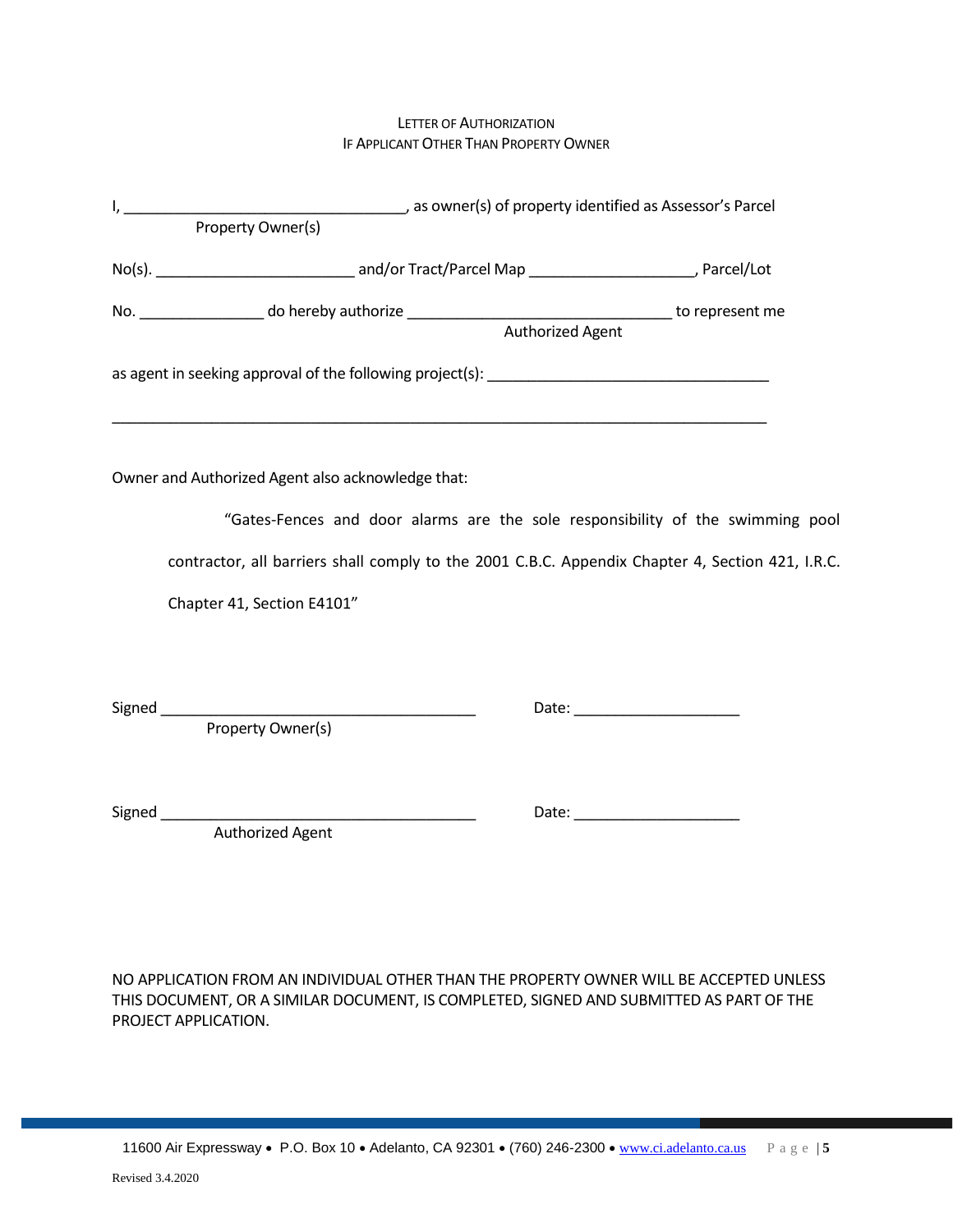# **POOL GRADING PERMIT**

### **Workers Compensation Declaration**

I hereby affirm that I have a certificate of consent to self insure or a certificate of Workers Compensation Ins., or a certified copy thereof ( Sec 3800, Lab C.) Policy No. \_\_\_\_\_\_\_\_\_\_\_\_\_\_\_\_ Company \_\_\_\_\_\_\_\_\_\_\_\_ Date \_\_\_\_\_\_\_\_\_\_\_\_\_ Owner:  $x$ 

### **Certificate of Exemption From Workers Compensation Insurance**

I certify that in the performance of the work for which this permit is issued, I shall not employ any person in any manner so as to become subject to Worker Compensation Laws.

### **Licensed Contractors Declaration**

I hereby affirm that the contractor being used is licensed under provisions of Chapter 9 (commencing with Section 7000) at Division 3 of the Business and Professions Code and that the license is in full force and effect.

| Lic. No.   | Lic. Class |
|------------|------------|
| Contractor | . Into     |

The Owner Agrees that he shall assume sole and complete responsibility for job site conditions during the course of construction of this project, including safety of all persons and property; that this requirement shall apply continuously and not be limited to normal working hours; and that the Owner shall defend, indemnify and hold the City of Adelanto harmless from any and all liability, real or alleged, in connection with the performance of work on this project.

\_\_\_\_\_\_\_\_\_\_\_\_\_\_\_\_\_\_\_\_\_\_\_\_\_\_\_\_\_\_\_\_\_\_\_\_\_\_\_\_\_\_\_\_\_\_

Owner or Owner Representative Signature Date

## **Public Works Engineering Department** No.

|  |                                                                                                                                                                                                                                                                                                                                                                                                                                                                                  | A.P.N. Zoning C.U.P L.D.P. |
|--|----------------------------------------------------------------------------------------------------------------------------------------------------------------------------------------------------------------------------------------------------------------------------------------------------------------------------------------------------------------------------------------------------------------------------------------------------------------------------------|----------------------------|
|  |                                                                                                                                                                                                                                                                                                                                                                                                                                                                                  |                            |
|  |                                                                                                                                                                                                                                                                                                                                                                                                                                                                                  |                            |
|  |                                                                                                                                                                                                                                                                                                                                                                                                                                                                                  |                            |
|  |                                                                                                                                                                                                                                                                                                                                                                                                                                                                                  |                            |
|  |                                                                                                                                                                                                                                                                                                                                                                                                                                                                                  |                            |
|  |                                                                                                                                                                                                                                                                                                                                                                                                                                                                                  |                            |
|  |                                                                                                                                                                                                                                                                                                                                                                                                                                                                                  |                            |
|  |                                                                                                                                                                                                                                                                                                                                                                                                                                                                                  |                            |
|  |                                                                                                                                                                                                                                                                                                                                                                                                                                                                                  |                            |
|  |                                                                                                                                                                                                                                                                                                                                                                                                                                                                                  |                            |
|  |                                                                                                                                                                                                                                                                                                                                                                                                                                                                                  |                            |
|  | CUT FILL TOTAL<br>the control of the control of the control of the control of the control of the control of<br>the control of the control of the control of the control of the control of the control of<br>the control of the control of the control of the control of the control of the control of<br>the control of the control of the control of the control of the control of the control of<br>the control of the control of the control of the control of the control of | Comments                   |

Grading Permit Issued \_\_\_\_\_\_\_\_\_\_\_\_\_\_\_\_\_\_\_\_\_\_\_\_\_\_\_\_\_\_\_\_\_\_\_\_\_\_\_\_\_\_\_\_\_\_\_\_\_\_\_\_\_\_\_\_\_

11600 Air Expressway • P.O. Box 10 • Adelanto, CA 92301 • (760) 246-2300 • [www.ci.adelanto.ca.us](http://www.ci.adelanto.ca.us/) P a g e | **6**

Engineering Dept Signature Date